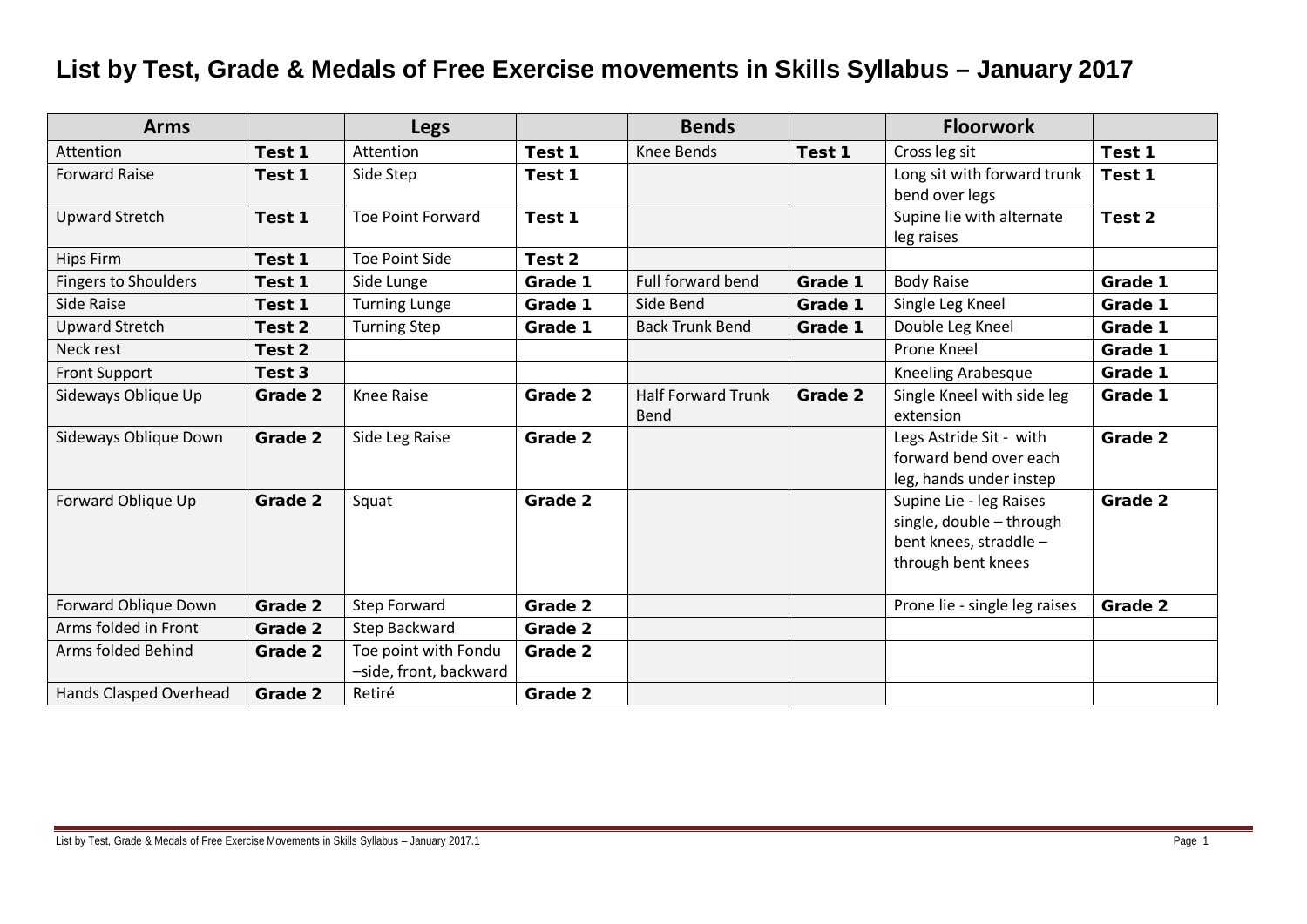| Lunge - backward,<br>forward                              | Grade 3 | Kneeling lean back                                                                                         | Grade 3 |                                                                           |         |
|-----------------------------------------------------------|---------|------------------------------------------------------------------------------------------------------------|---------|---------------------------------------------------------------------------|---------|
|                                                           |         |                                                                                                            |         | Straddle/ legs astride -<br>chest to floor                                | Grade 3 |
| Low arabesque                                             |         |                                                                                                            |         | Split                                                                     | Grade 3 |
| Rotating toepoint-<br>fondu or straight<br>supporting leg |         |                                                                                                            |         | Long sit single leg raises<br>forward through<br>développé, holding ankle | Grade 3 |
| Leg mount                                                 |         |                                                                                                            |         | Prone leg raises - single<br>leg raises                                   | Grade 3 |
|                                                           |         |                                                                                                            |         | Side lying leg raises<br>through développé                                | Grade 3 |
|                                                           |         |                                                                                                            |         |                                                                           |         |
| Low arabesque with                                        |         | <b>Extended backbend</b><br>- feet together or<br>apart                                                    | Grade 4 | Chest raise from prone lie                                                | Grade 4 |
| High arabesque                                            |         | Circular half trunk<br>bend                                                                                | Grade 4 | Forward leg raise through<br>développé from long sit to<br>supine lie     | Grade 4 |
| Forward Leg raise                                         |         |                                                                                                            |         | Attitude sit                                                              | Grade 4 |
| Circular leg mount -<br>front to side                     |         |                                                                                                            |         |                                                                           |         |
| Supported parallel<br>attitude                            |         |                                                                                                            |         |                                                                           |         |
| Catch and hold side<br>leg raise                          |         |                                                                                                            |         |                                                                           |         |
| Pas de bourée piqué                                       |         |                                                                                                            |         |                                                                           |         |
|                                                           |         | Grade 3<br>Grade 3<br>Grade 3<br>Grade 4<br>Grade 4<br>Grade 4<br>Grade 4<br>Grade 4<br>Grade 4<br>Grade 4 |         |                                                                           |         |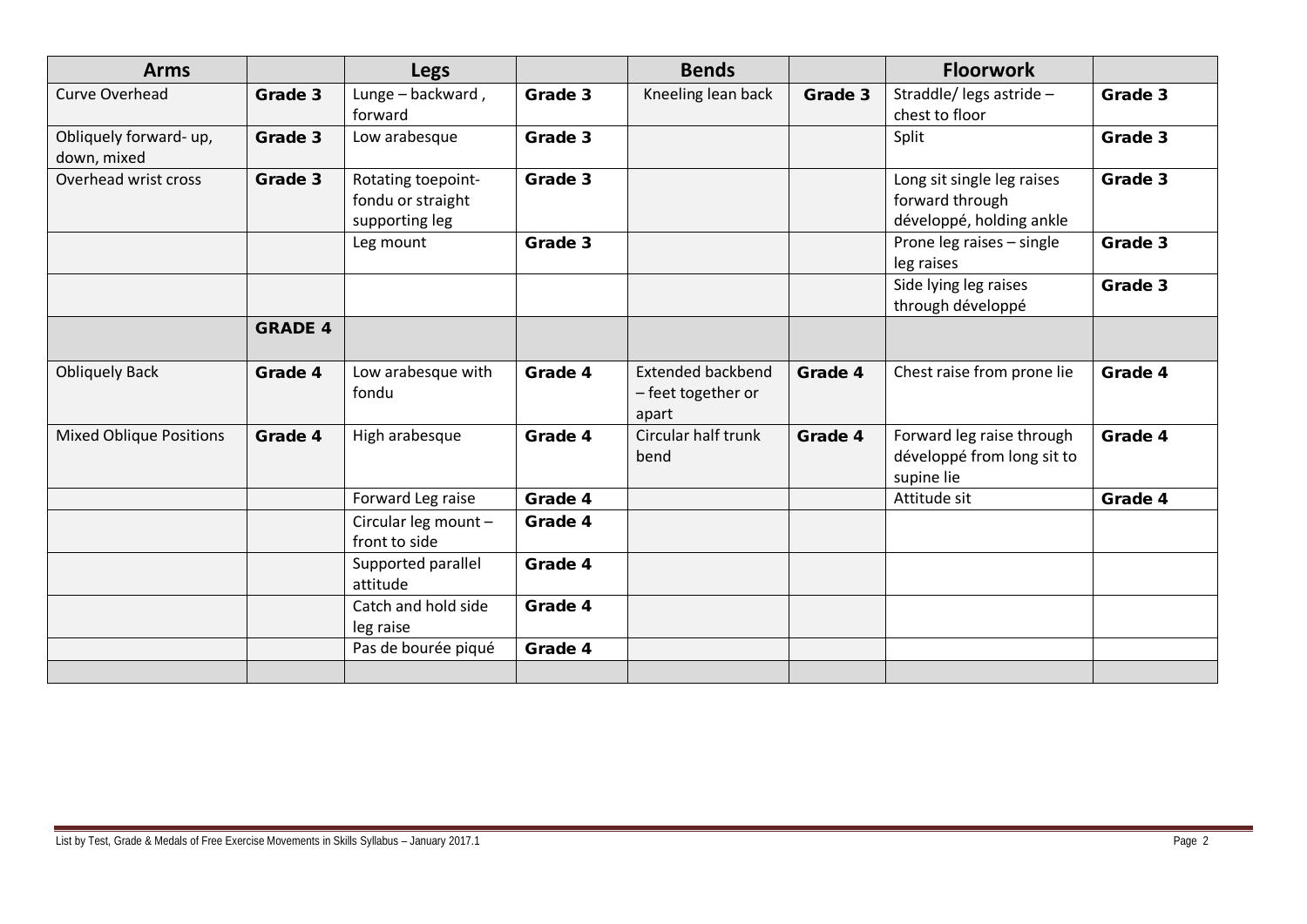| <b>Arms</b> |               | Legs                                                                                                                                                                                                                      |               | <b>Bends</b>                              |               | <b>Floorwork</b>                        |               |
|-------------|---------------|---------------------------------------------------------------------------------------------------------------------------------------------------------------------------------------------------------------------------|---------------|-------------------------------------------|---------------|-----------------------------------------|---------------|
|             | <b>BRONZE</b> |                                                                                                                                                                                                                           |               |                                           |               |                                         |               |
|             |               | Supported arabesque<br>(own choice)                                                                                                                                                                                       | <b>Bronze</b> | Forward Walkover<br>(own choice)          | <b>Bronze</b> |                                         |               |
|             |               | Circular Leg Raise -L<br>& R Developpé<br>forward on fondu<br>carry leg to side<br>straighten supporting<br>leg, continue to carry<br>leg into fondu<br>arabesque, and close<br>to attention                              | <b>Bronze</b> | <b>Backward Walkover</b><br>(own choice)  | <b>Bronze</b> |                                         |               |
|             |               | <b>Side Leg Mount</b><br>Release-L&R<br>With the arm in front<br>of the leg hold the<br>heel in front or<br>behind, other arm at<br>hips firm, release leg<br>and sustain for 4<br>counts with arms in<br>curve overhead. |               | Extended Backbend<br><b>from standing</b> | <b>Bronze</b> |                                         |               |
|             |               |                                                                                                                                                                                                                           |               | Tic-Toc in Tiger<br>Stand                 | <b>Bronze</b> |                                         |               |
|             | <b>SILVER</b> |                                                                                                                                                                                                                           |               |                                           |               |                                         |               |
|             |               | <b>Supported Arabesque</b><br>$-L & R$                                                                                                                                                                                    | <b>Silver</b> | Forward Walkover -<br>L & R               | <b>Silver</b> | Straddle rotation into<br>forward split | <b>Silver</b> |
|             |               | Catch and hold side<br>leg raise - L & R                                                                                                                                                                                  | <b>Silver</b> | <b>Backward Walkover</b><br>L & R         | <b>Silver</b> | Circular Split                          | <b>Silver</b> |
|             |               | Circular leg raise -<br>through forward<br>raise, side, low<br>arabesque to attitude<br>derrière and extend<br>before closing at                                                                                          | <b>Silver</b> |                                           |               | Head rest stand from<br>kneeing         | <b>Silver</b> |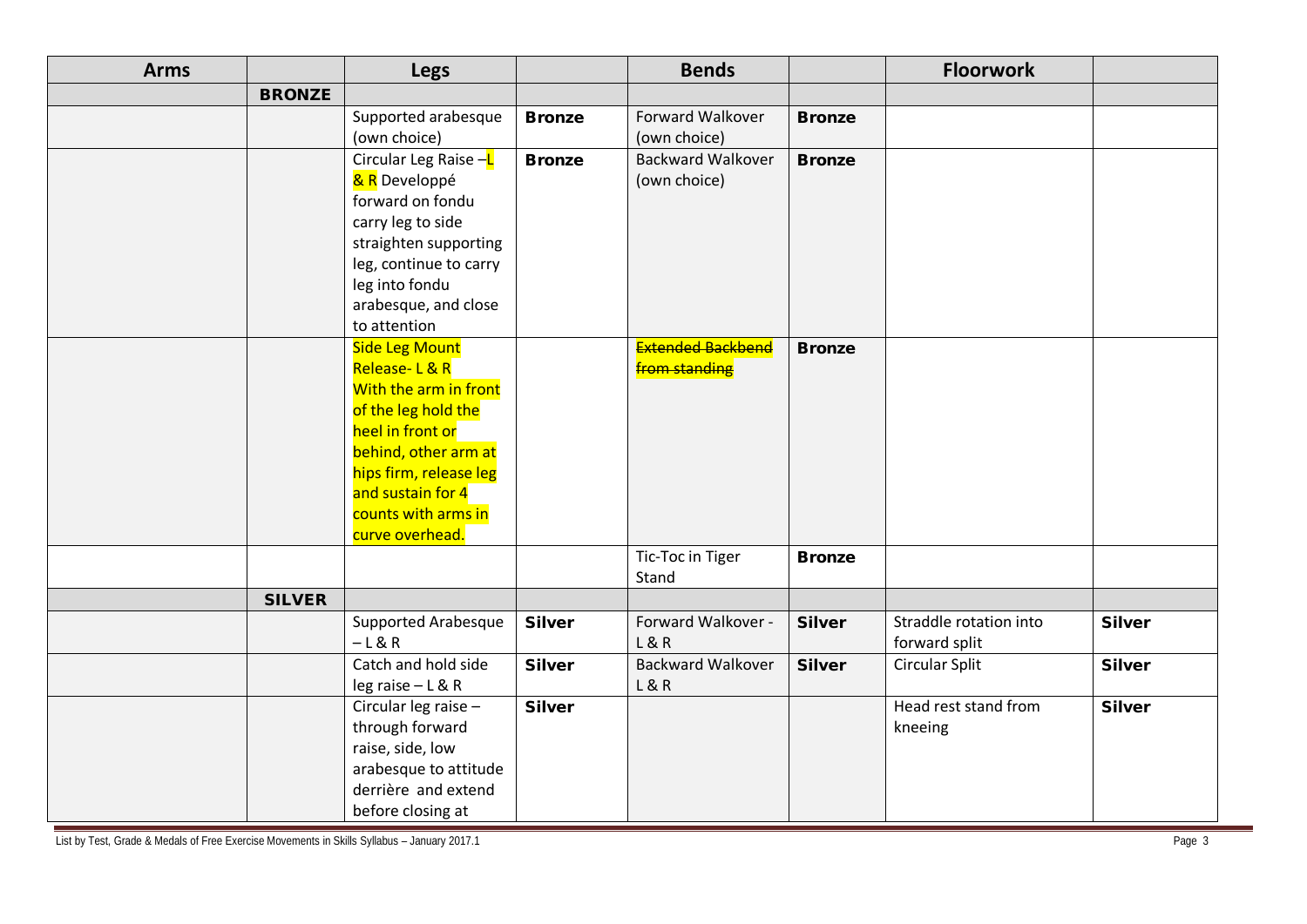|  | <sup>o</sup><br>.<br>attention |  |  |  |
|--|--------------------------------|--|--|--|
|  |                                |  |  |  |